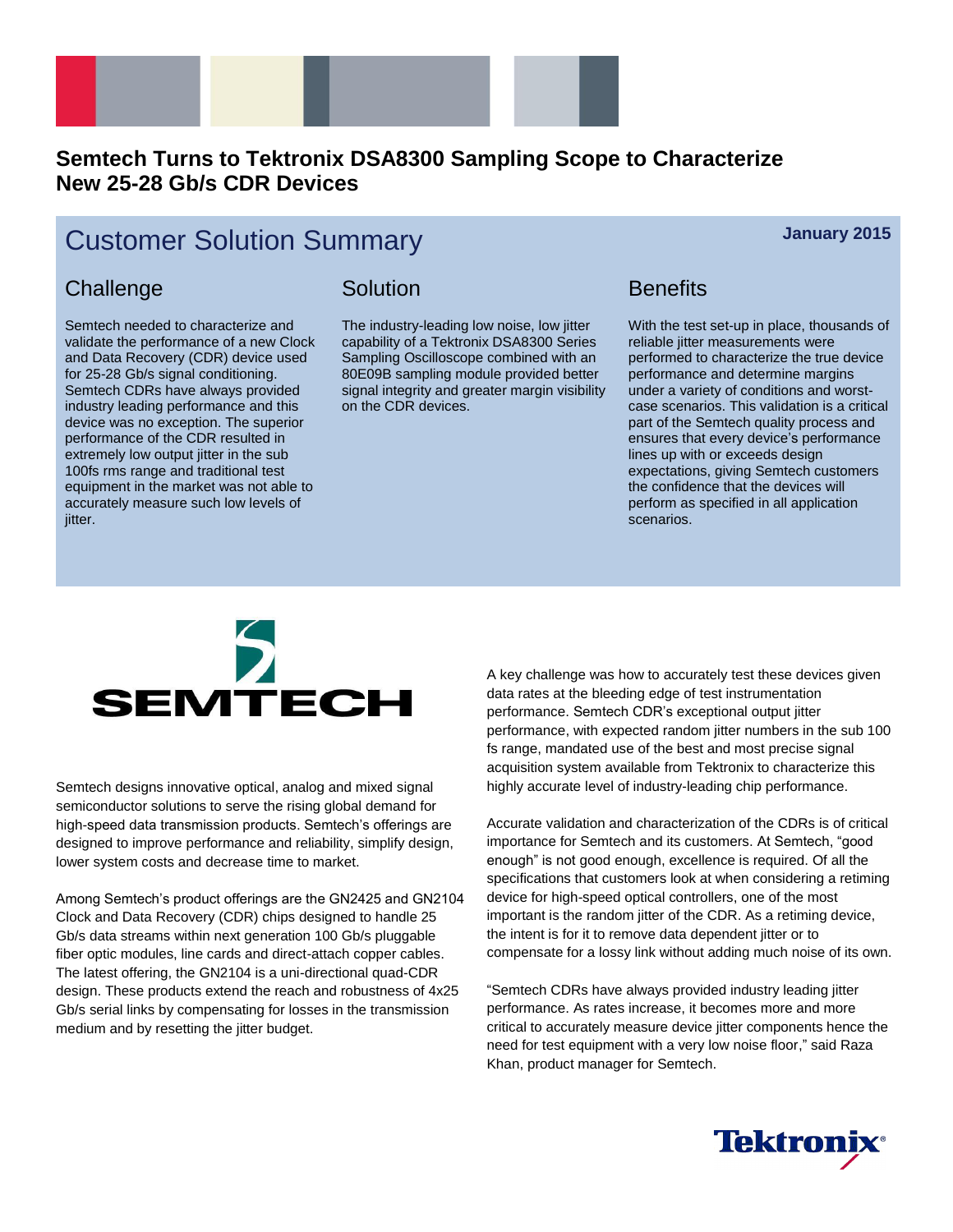To accurately test such low jitter values in the Semtech CDRs, the Tektronix DSA8300 Series Sampling Oscilloscope combined with an 80E09B sampling module, the only offering available that could provide the precise measurement accuracy needed, was used.

The DSA8300 Series' modular platform supports a range of electrical and optical sampling modules, providing a complete high-speed PHY layer measurement system for characterization of high-bit rate devices such as the Semtech's GN2425 and GN2104. The DSA8300 Series features <100 fs intrinsic jitter and 70 GHz bandwidth to allow full characterization of high bit-rate signals.

#### **Remote Sampling Heads Make the Difference**

The 80E09B is a dual channel acquisition module with remote heads, user selectable bandwidth (30, 40, 60 GHz) and excellent noise performance (< 300uV @ 30 GHz). Combining all these characteristics results in a measurement system well suited for the high speed, low amplitude signal fidelity challenges seen when speeds reach 28+ Gb/s.

Each small form factor remote sampler is attached to a 2-meter cable to eliminate losses associated with lengthy cables and probes. This allows for placement of the sampler in close proximity to the device under test using a fixture, thus minimizing loss and often eliminating the need for de-embedding.

*"By placing the remote heads directly on the board, it was possible to avoid ISI jitter accumulation due to long cables."*

Raza Khan Product Manager, Semtech

For Semtech's application, the remote samplers proved to be an important factor. "By placing the remote heads directly on the board, it was possible to avoid ISI jitter accumulation due to long cables," Khan explains. "Utilizing this test equipment, Semtech was able to measure accurately, the true jitter performance of the CDRs"





Copyright © 2015, Tektronix. All rights reserved. Tektronix products are covered by U.S. and foreign patents, issued and pending. Information in this publication<br>supersedes that in all previously published material. Speci supersedes that in all previously published material. Specification and price change privileges reserved. TEKTRONIX and TEK are registered trademarks of<br>Tektronix, Inc.All other trade names referenced are the service marks 06/08 EA